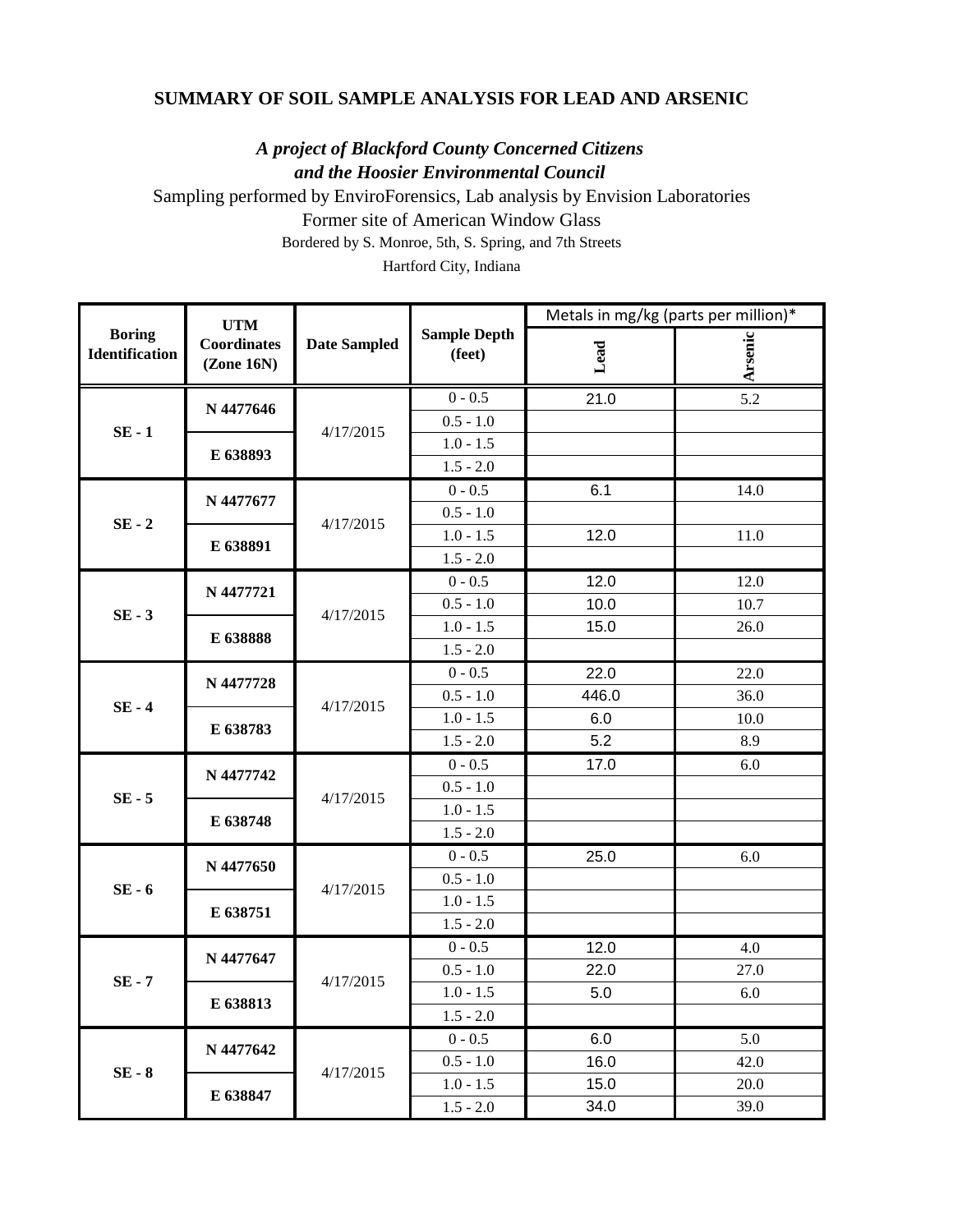| $SE-9$       | N 4477680             | 4/17/2015                                      | $0 - 0.5$   | 19.0  | 4.0      |
|--------------|-----------------------|------------------------------------------------|-------------|-------|----------|
|              |                       |                                                | $0.5 - 1.0$ |       |          |
|              |                       |                                                | $1.0 - 1.5$ |       |          |
| $SE - 10$    | E 638739<br>N 4477712 | 4/17/2015                                      | $1.5 - 2.0$ |       |          |
|              |                       |                                                | $0 - 0.5$   | 14.0  | 5.0      |
|              |                       |                                                | $0.5 - 1.0$ |       |          |
|              |                       |                                                | $1.0 - 1.5$ |       |          |
| $SE - 11$    | E 638742<br>N 4477713 | 4/17/2015                                      | $1.5 - 2.0$ |       |          |
|              |                       |                                                | $0 - 0.5$   | 40.0  | 5.0      |
|              |                       |                                                | $0.5 - 1.0$ |       |          |
|              | E 638693              |                                                | $1.0 - 1.5$ |       |          |
| $SE - 12$    | N 4477734             | 4/17/2015                                      | $1.5 - 2.0$ |       |          |
|              |                       |                                                | $0 - 0.5$   | 52.0  | 9.0      |
|              |                       |                                                | $0.5 - 1.0$ | 50.0  | 10.0     |
|              | E 638660              |                                                | $1.0 - 1.5$ | 45.0  | 9.0      |
|              |                       |                                                | $1.5 - 2.0$ |       |          |
| $SE - 13$    | N 4477770             | 4/17/2015                                      | $0 - 0.5$   | 41.0  | 8.0      |
|              | E 638629              |                                                | $0.5 - 1.0$ |       |          |
|              |                       |                                                | $1.0 - 1.5$ |       |          |
|              | N 4477722             | 4/17/2015                                      | $1.5 - 2.0$ |       |          |
|              |                       |                                                | $0 - 0.5$   | 28.0  | 4.1      |
| <b>SE-14</b> | E 638608              |                                                | $0.5 - 1.0$ |       |          |
|              |                       |                                                | $1.0 - 1.5$ |       |          |
| $SE - 15$    | N 4477753             | 4/17/2015                                      | $1.5 - 2.0$ |       |          |
|              |                       |                                                | $0 - 0.5$   | <     | $\leq$ 2 |
|              |                       |                                                | $0.5 - 1.0$ | 47.0  | 2.8      |
|              | E 638573              |                                                | $1.0 - 1.5$ |       |          |
|              |                       |                                                | $1.5 - 2.0$ |       |          |
|              |                       | Soil Direct Contact Levels Residential**       | 400.0       | 9.4   |          |
|              |                       | <b>Soil Direct Contact Levels Commercial</b>   | 800.0       | 30.0  |          |
|              |                       | <b>Soil Direct Contact Levels Recreational</b> | 800.0       | 130.0 |          |

## **Notes:**

\*The lab analysis was EPA method 6010B: Inductively coupled plasma-atomic emission spectrometry

\*\*Soil direct contact levels are taken from Indiana Department of Environmental

Management's screening levels for 2015 www.in.gov/idem/landquality/files/risc\_screening\_table\_2015.pdf